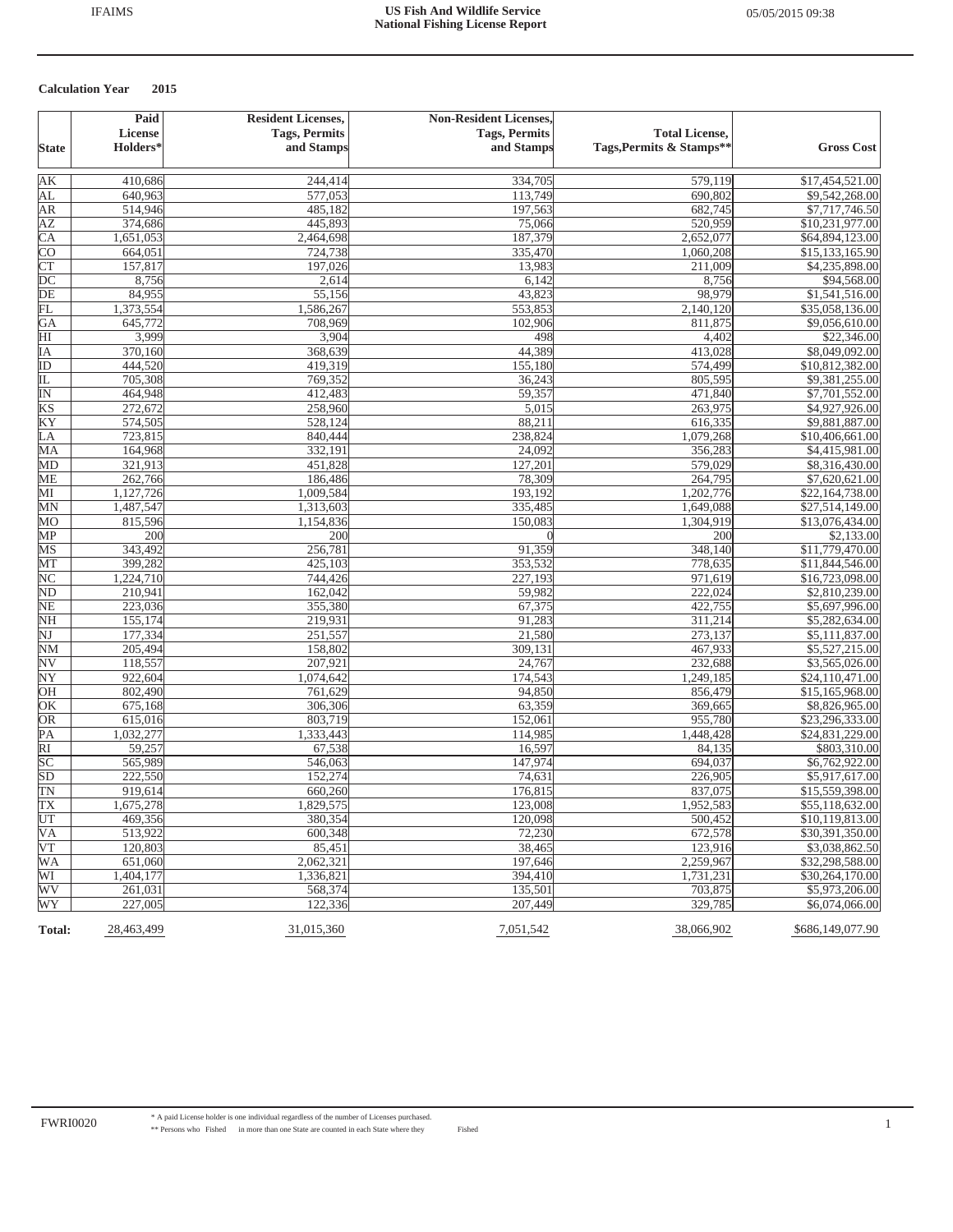|                               | Paid                | <b>Resident Licenses,</b><br><b>Tags, Permits</b> | <b>Non-Resident Licenses,</b><br><b>Tags, Permits</b> | <b>Total License,</b>    |                   |
|-------------------------------|---------------------|---------------------------------------------------|-------------------------------------------------------|--------------------------|-------------------|
| <b>State</b>                  | License<br>Holders* | and Stamps                                        | and Stamps                                            | Tags, Permits & Stamps** | <b>Gross Cost</b> |
| AК                            | 420,048             | 264,844                                           | 357,187                                               | 622,031                  | \$18,229,886.00   |
| AL                            | 646,374             | 581,297                                           | 116,196                                               | 697,493                  | \$9,413,296.00    |
| AR                            | 649,201             | 545,564                                           | 213,443                                               | 759,007                  | \$8,526,118.00    |
| <b>AZ</b>                     | 375,361             | 442,205                                           | 74,622                                                | 516,827                  | \$10,021,915.00   |
| $\overline{CA}$               | 1,651,053           | 2,464,698                                         | 187,379                                               | 2,652,077                | \$64,894,123.00   |
| $\overline{\text{co}}$        | 662,601             | 714,343                                           | 335,214                                               | 1,049,557                | \$15,063,361.00   |
| CT                            | 153,396             | 182,742                                           | 13,804                                                | 196,546                  | \$4,062,572.00    |
| $\overline{DC}$               | 6,012               | 1,461                                             | 4,551                                                 | 6,012                    | \$73,773.00       |
| $\overline{DE}$               | 82,412              | 104,898                                           | 41,004                                                | 145,902                  | \$1,691,297.00    |
| FL                            | 1,388,124           | 1,621,911                                         | 555,214                                               | 2,177,125                | \$35,614,636.45   |
| GA                            | 626,822             | 631,820                                           | 94,751                                                | 726,571                  | \$8,955,628.00    |
| $\overline{H}$                | 1,994               | 2,168                                             | 27                                                    | 2,195                    | \$10,620.00       |
| IΑ                            | 359,767             | 356,733                                           | 42,489                                                | 399,222                  | \$7,462,373.00    |
| ID                            | 424,118             | 410,612                                           | 153,240                                               | 563,852                  | \$10,541,499.00   |
| 正                             | 721,671             | 734,906                                           | 34,170                                                | 769,076                  | \$9,009,362.00    |
| $\overline{\mathbb{N}}$       | 450,087             | 397,071                                           | 61,171                                                | 458,242                  | \$7,450,590.00    |
| KS                            | 255,365             | 246,325                                           | 49,969                                                | 296,294                  | \$4,535,744.00    |
| KY                            | 530,076             | 485,596                                           | 83,726                                                | 569,322                  | \$9,069,117.00    |
| LA                            | 737,151             | 873,885                                           | 238,035                                               | 1,111,920                | \$10,622,827.00   |
| MA                            | 198,182             | 386,667                                           | 25,622                                                | 412,289                  | \$4,741,427.00    |
| MD                            | 278,349             | 319,743                                           | 78,743                                                | 398,486                  | \$8,122,761.00    |
| <b>ME</b>                     | 268,468             | 182,611                                           | 75,250                                                | 257,861                  | \$7,431,146.00    |
| MI                            | 1,081,946           | 930,291                                           | 222,933                                               | 1,153,224                | \$21,239,945.00   |
| MN                            | 1,418,995           | 1,296,695                                         | 255,644                                               | 1,552,339                | \$25,758,078.00   |
| MO                            | 766,997             | 1,102,635                                         | 144,260                                               | 1,246,895                | \$12,339,465.00   |
| MP                            | 143                 | 143                                               | $\Omega$                                              | 143                      | \$1,440.00        |
| MS                            | 358,393             | 347,354                                           | 58,716                                                | 406,070                  | \$5,399,034.00    |
| MT                            | 363,175             | 399,510                                           | 311,910                                               | 711,420                  | \$10,772,325.00   |
| $\overline{\text{NC}}$        | 1,241,895           | 764,171                                           | 225,505                                               | 989,676                  | \$16,837,860.00   |
|                               | 171,948             | 139,565                                           | 41,985                                                | 181,550                  | \$2,133,539.00    |
| $\frac{\text{ND}}{\text{NE}}$ | 196,507             | 313,388                                           | 59,020                                                | 372,408                  | \$5,055,429.00    |
| $\overline{\text{NH}}$        | 151,141             | 219,493                                           | 91,949                                                | 311,442                  | \$5,235,539.00    |
| $\overline{\text{NJ}}$        | 173,790             | 245,786                                           | 21,010                                                | 266,796                  | \$5,017,632.00    |
| $\overline{\text{NM}}$        | 183,265             | 338,097                                           | 120,573                                               | 458,670                  | \$5,195,157.00    |
| $\overline{\textrm{NV}}$      | 119,159             | 195,620                                           | 30,465                                                | 226,085                  | \$3,462,954.00    |
| NY                            | 963,413             | 695,012                                           | 169,909                                               | 864,921                  | \$26,477,509.00   |
| OH                            | 739,616             | 705,515                                           | 92,398                                                | 797,913                  | \$14,002,441.00   |
| OK                            | 656,078             | 293,446                                           | 60,611                                                | 354,057                  | \$8,582,476.00    |
| OR                            | 606,376             | 777,278                                           | 145,648                                               | 922,926                  | \$22,738,374.00   |
| $\overline{PA}$               | 985,335             | 1,257,403                                         | 110,882                                               | 1,368,285                | \$24,434,890.00   |
| $\overline{RI}$               | 23,999              | 23,280                                            | 2,670                                                 | 25,950                   | \$416,404.00      |
| $\overline{SC}$               | 571,149             | 552,640                                           | 145,248                                               | 697,888                  | \$6,831,187.00    |
| SD                            | 192,138             | 136,246                                           | 60,563                                                | 196,809                  | \$4,954,760.00    |
| TN                            | 786,442             | 722,519                                           | 185,583                                               | 908,102                  | \$16,609,123.00   |
| $\overline{TX}$               | 1,643,377           | 1,803,354                                         | 119,462                                               | 1,922,816                | \$54,263,508.00   |
| UT                            | 452,868             | 365,303                                           | 116,674                                               | 481,977                  | \$9,770,067.00    |
| <b>VA</b>                     | 563,647             | 593,327                                           | 79,564                                                | 672,891                  | \$17,258,209.00   |
| $\overline{\text{VT}}$        | 115,838             | 82.434                                            | 35,794                                                | 118,228                  | \$2,854,627.00    |
| <b>WA</b>                     | 687,931             | 2,180,912                                         | 216,007                                               | 2,396,919                | \$28,214,902.00   |
| WI                            | 1,366,345           | 1,295,622                                         | 387,228                                               | 1,682,850                | \$30,496,751.00   |
| WV                            | 245,190             | 540,671                                           | 134,476                                               | 675,147                  | \$5,681,754.00    |
| WY                            | 215,214             | 116,317                                           | 190,261                                               | 306,578                  | \$5,394,603.00    |
| Total:                        | 27,928,942          | 30,386,127                                        | 6,672,755                                             | 37,058,882               | \$652,974,053.45  |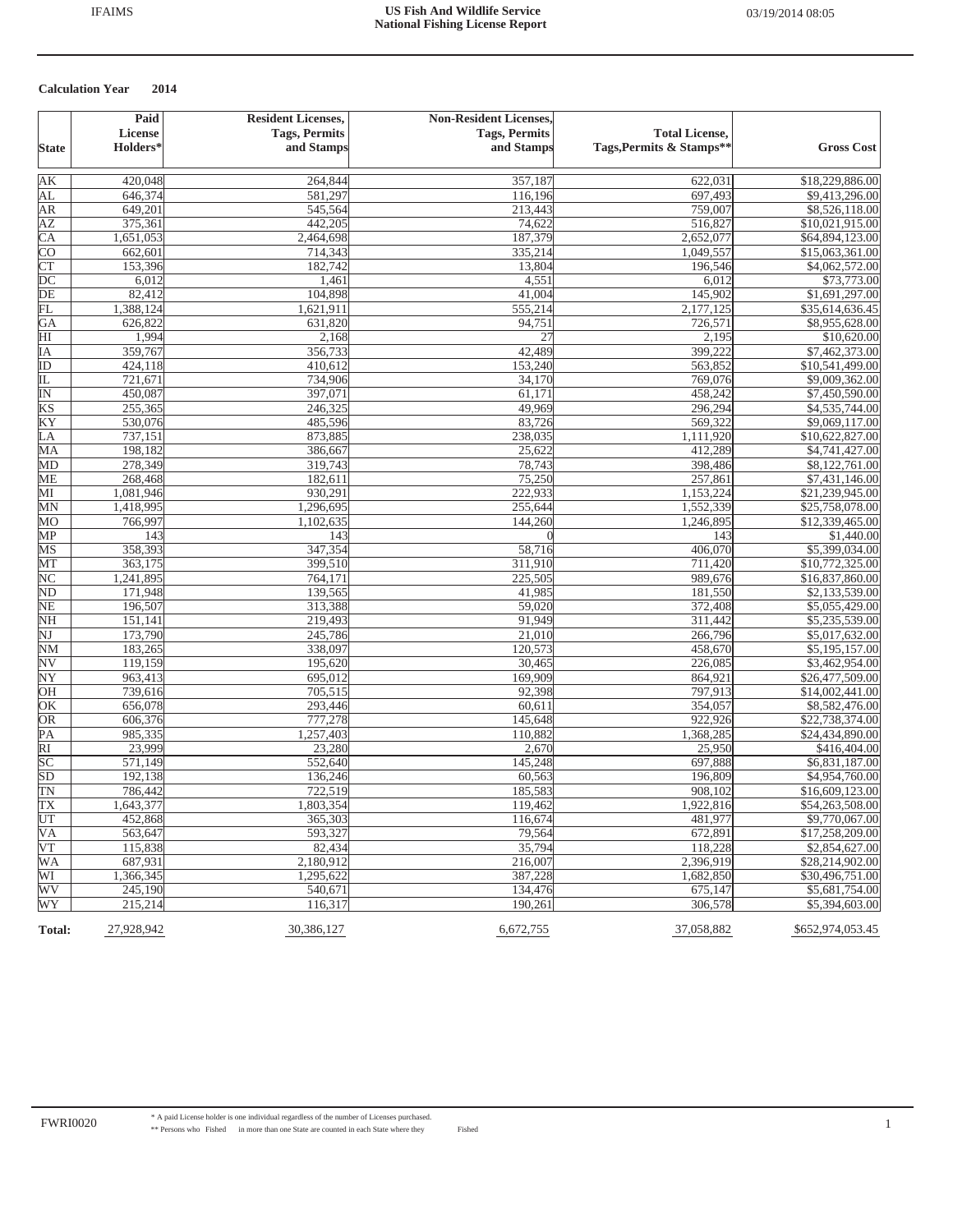|                          | Paid                 | <b>Resident Licenses,</b> | <b>Non-Resident Licenses,</b> |                          |                   |
|--------------------------|----------------------|---------------------------|-------------------------------|--------------------------|-------------------|
|                          | <b>License</b>       | <b>Tags, Permits</b>      | <b>Tags, Permits</b>          | <b>Total License,</b>    |                   |
| <b>State</b>             | Holders <sup>*</sup> | and Stamps                | and Stamps                    | Tags, Permits & Stamps** | <b>Gross Cost</b> |
| AК                       | 412,830              | 260,170                   | 347,893                       | 608,063                  | \$18,000,505.21   |
| AL                       | 681,385              | 595,760                   | 116,580                       | 712,340                  | \$9,547,120.00    |
| AR                       | 594,350              | 486,647                   | 208,199                       | 694,846                  | \$7,807,746.00    |
| <b>AZ</b>                | 369,878              | 462,678                   | 55,187                        | 517,865                  | \$10,382,702.00   |
| $\overline{\text{CA}}$   | 1,600,054            | 2,385,917                 | 176,742                       | 2,562,659                | \$61,594,101.00   |
| <b>CO</b>                | 674,775              | 728,728                   | 349,651                       | 1,078,379                | \$15,485,620.00   |
| CT                       | 164,454              | 188,958                   | 14,978                        | 203,936                  | \$4,744,219.00    |
| $\overline{DC}$          | 8,090                | 1,926                     | 6,164                         | 8,090                    | \$86,279.00       |
| $\overline{DE}$          | 81,610               | 50,961                    | 41,235                        | 92,196                   | \$1,489,516.00    |
| FL                       | 1,367,933            | 1,635,787                 | 509,276                       | 2,145,063                | \$34,817,821.00   |
| GA                       | 622,344              | 628,630                   | 89,938                        | 718,568                  | \$8,525,999.00    |
| $\overline{\mathrm{HI}}$ | 2,650                | 2,454                     | 410                           | 2,864                    | \$15,151.00       |
| IA                       | 360,778              | 355,052                   | 42,036                        | 397,088                  | \$7,438,561.00    |
| $\overline{ID}$          | 440,532              | 426,849                   | 162,400                       | 589,249                  | \$11,145,028.00   |
| 正                        | 721,551              | 774,745                   | 38,329                        | 813,074                  | \$9,641,686.00    |
| $\overline{\mathbb{N}}$  | 484,392              | 419,504                   | 65,414                        | 484,918                  | \$7,950,912.00    |
| KS                       | 266,438              | 251,387                   | 50,659                        | 302,046                  | \$5,260,161.00    |
| KY                       | 553,900              | 503,145                   | 91,908                        | 595,053                  | \$9,636,189.00    |
| LA                       | 676,375              | 746,208                   | 192,629                       | 938,837                  | \$9,447,388.00    |
| MA                       | 163,463              | 310,339                   | 20,968                        | 331,307                  | \$3,831,279.00    |
| MD                       | 254,314              |                           |                               |                          | \$0.00            |
| <b>ME</b>                | 288,605              | 184,592                   | 77,069                        | 261,661                  | \$7,589,494.00    |
| MI                       | 1,134,007            | 978,067                   | 237,815                       | 1,215,882                | \$22,075,436.00   |
| MN                       | 1,492,460            | 1,291,628                 | 316,231                       | 1,607,859                | \$24,932,975.00   |
| MO                       | 810,594              | 1,177,846                 | 155,907                       | 1,333,753                | \$13,105,454.00   |
| MP                       | 211                  | 210                       |                               | 211                      | \$2,535.00        |
| MS                       | 349,872              | 374,403                   | $\frac{1}{54,963}$            | 429,366                  | \$5,433,965.00    |
| MT                       | 393,126              | 427,883                   | 340,384                       | 768,267                  | \$11,035,731.00   |
| $\overline{\text{NC}}$   | 1,198,746            | 762,866                   | 233,119                       | 995,985                  | \$16,878,200.00   |
| $\overline{\text{ND}}$   | 174,781              | 142,816                   | 42,380                        | 185,196                  | \$2,125,357.00    |
| $\overline{\text{NE}}$   | 200,364              | 320,041                   | 62,875                        | 382,916                  | \$5,229,564.00    |
| <b>NH</b>                | 146,443              | 158,199                   | 72,878                        | 231,077                  | \$5,008,625.00    |
| $\overline{\text{NJ}}$   | 177,705              | 251,187                   | 20,883                        | 272,070                  | \$5,105,874.00    |
| $\overline{\text{NM}}$   | 199,507              | 383,139                   | 98,365                        | 481,504                  | \$5,768,429.00    |
| $\overline{\textrm{NV}}$ | 121,257              | 204,457                   | 24,111                        | 228,568                  | \$3,534,685.00    |
| NY                       | 934,038              | 778,917                   | 171,187                       | 950,104                  | \$25,568,497.57   |
| OH                       | 799,197              | 752,675                   | 61,748                        | 814,423                  | \$15,308,739.00   |
| OK                       | 663,874              | 335,376                   | 68,045                        | 403,421                  | \$8,808,677.60    |
| OR                       | 612,331              | 779,880                   | 148,011                       | 927,891                  | \$23,125,308.00   |
| PA                       | 954,914              | 1,412,456                 | 129,640                       | 1,542,096                | \$24,398,858.00   |
| $\overline{RI}$          | 23,680               | 21,130                    | 2,550                         | 23,680                   | \$430,020.00      |
| $\overline{SC}$          | 544,166              | 525,912                   | 145,731                       | 671,643                  | \$6,912,791.00    |
| SD                       | 192,267              | 133,838                   | 59,765                        | 193,603                  | \$4,986,202.00    |
| TN                       | 716,282              | 676,961                   | 169,898                       | 846,859                  | \$15,672,122.00   |
| $\overline{TX}$          | 1,615,426            | 1,788,311                 | 116,260                       | 1,904,571                | \$53,548,297.00   |
| UT                       | 463,728              | 371,287                   | 122,833                       | 494,120                  | \$10,037,703.00   |
| <b>VA</b>                | 594,162              | 659,031                   | 83,447                        | 742,478                  | \$13,842,021.00   |
| VT                       | 129,607              | 88,704                    | 40,878                        | 129,582                  | \$3,428,104.00    |
| <b>WA</b>                | 651,222              | 1,285,273                 | 137,339                       | 1,422,612                | \$23,498,406.00   |
| WI                       | 1,379,621            | 1,313,063                 | 378,947                       | 1,692,010                | \$31,776,817.00   |
| WV                       | 252,977              | 557,671                   | 143,530                       | 701,201                  | \$5,906,826.00    |
| WY                       | 230,332              | 133,259                   | 201.654                       | 334,913                  | \$5,726,375.00    |
| Total:                   | 27,947,598           | 29,486,923                | 6,499,040                     | 35,985,963               | \$637,650,071.38  |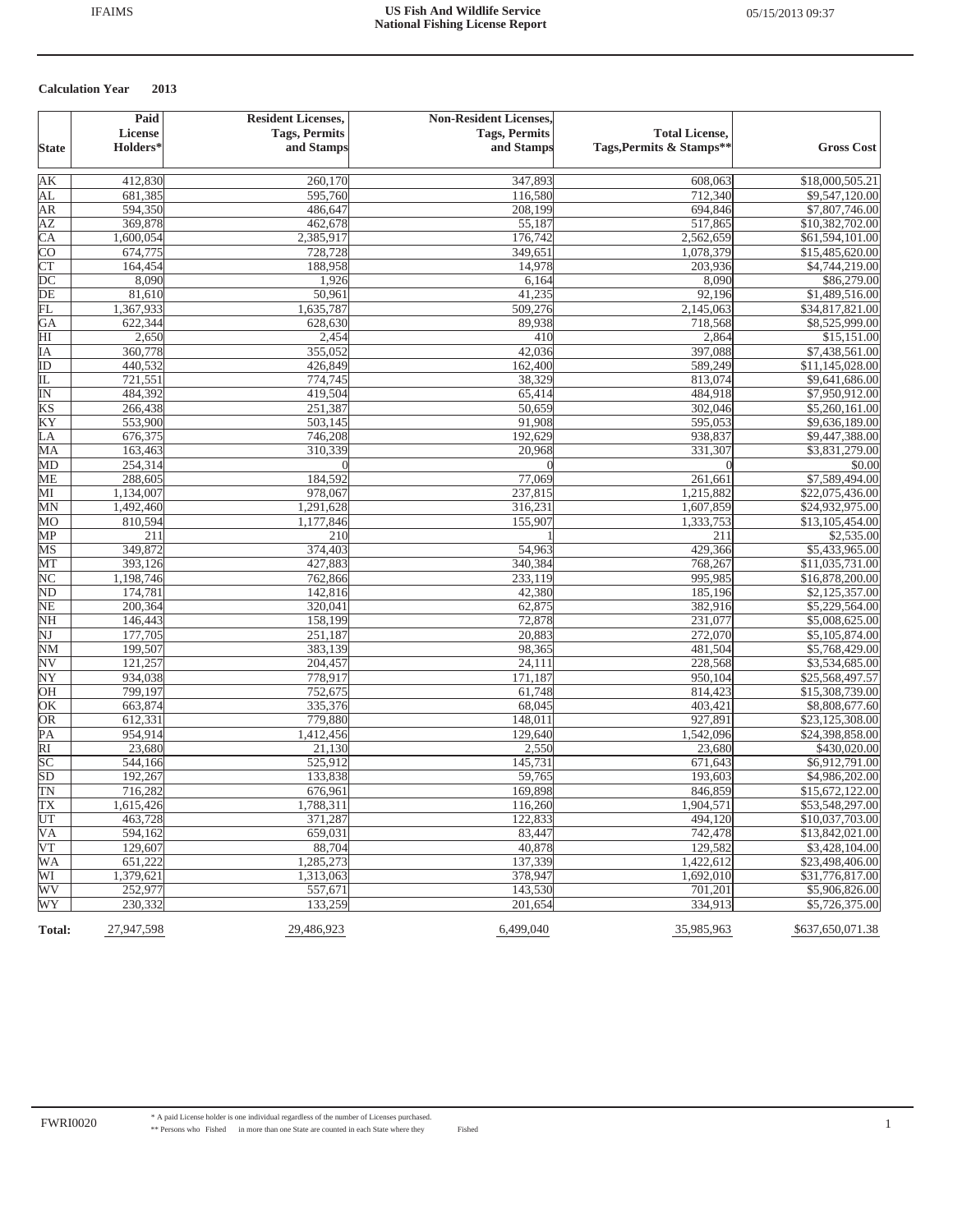|                          | Paid               | <b>Resident Licenses,</b> | <b>Non-Resident Licenses,</b> |                          |                                   |
|--------------------------|--------------------|---------------------------|-------------------------------|--------------------------|-----------------------------------|
|                          | <b>License</b>     | <b>Tags, Permits</b>      | <b>Tags, Permits</b>          | <b>Total License,</b>    |                                   |
| <b>State</b>             | Holders*           | and Stamps                | and Stamps                    | Tags, Permits & Stamps** | <b>Gross Cost</b>                 |
| AК                       | 416,702            | 272,863                   | 345,913                       | 618,776                  | \$18,066,561.07                   |
| AL                       | 650,119            | 570,272                   | 101,993                       | 672,265                  | \$8,886,005.37                    |
| AR                       | 620,872            | 507,675                   | 220,298                       | 727,973                  | \$8,242,915.00                    |
| ΑZ                       | 409,507            | 490,984                   | 79,891                        | 570,875                  | \$11,069,526.00                   |
| $\overline{\text{CA}}$   | 1,736,324          | 2,796,575                 | 63,035                        | 2,859,610                | \$65,232,775.00                   |
| <b>CO</b>                | 687,379            | 732,152                   | 363,525                       | 1,095,677                | \$15,847,210.82                   |
| $\overline{\text{CT}}$   | 180,192            | 189,522                   | 14,307                        | 203,829                  | \$3,400,204.00                    |
| $\overline{DC}$          | 7,585              | 1,987                     | 5,598                         | 7,585                    | \$81,497.00                       |
| DE                       | 86,841             | 47,780                    | 42,009                        | 89,789                   | \$1,597,181.00                    |
| FL                       | 1,462,021          | 1,603,475                 | 513,870                       | 2,117,345                | \$33,772,778.00                   |
| GA                       | 568,517            | 617,958                   | 90,036                        | 707,994                  | \$8,595,071.75                    |
| HI                       | 5,305              | 5,382                     | 460                           | 5,842                    | \$27,423.00                       |
| IΑ                       | 444,614            | 437,133                   | 48,107                        | 485,240                  | \$8,238,283.00                    |
| $\overline{ID}$          | 445,557            | 423,871                   | 166,550                       | 590,421                  | \$11,071,385.00                   |
| IL                       | 769,946            | 819,683                   | 45,198                        | 864,881                  | \$8,818,972.00                    |
| $\overline{\mathbb{N}}$  | 495,272            | 453,001                   | 69,490                        | 522,491                  | \$8,604,957.00                    |
| KS                       | 276,601            | 275,393                   | 52,102                        | 327,495                  | \$4,716,483.00                    |
| KY                       | 575,241            | 520,658                   | 96,876                        | 617,534                  | \$10,092,009.00                   |
| LА                       | 701,385            | 789,659                   | 221,398                       | 1,011,057                | \$10,378,327.50                   |
| MA                       | 166,638            | 329,984                   | 21,606                        | 351,590                  | \$4,016,040.00                    |
| MD<br>ME                 | 267,795<br>288,245 | 337,163<br>187,734        | 75,040<br>78,541              | 412,203<br>266,275       | \$7,927,940.00                    |
| MІ                       | 1,186,215          | 1,029,429                 | 284,256                       | 1,313,685                | \$6,748,861.00<br>\$22,974,260.00 |
| MN                       | 1,518,357          | 1,108,083                 | 282,336                       | 1,390,419                | \$27,245,945.00                   |
| MO                       | 844,650            | 1,212,229                 | 160,467                       | 1,372,696                | \$13,552,412.00                   |
| MP                       |                    | 187                       |                               | 189                      | \$2,170.00                        |
| MS                       | 352,694            | 369,722                   | 57,447                        | 427,169                  | \$5,368,033.00                    |
| MT                       | 399,916            | 433,547                   | 344,279                       | 777,826                  | \$11,076,997.00                   |
| $\overline{\text{NC}}$   | 1,166,345          | 759,810                   | 225,330                       | 985,140                  | \$16,609,790.00                   |
| ND                       | 172,286            | 141,307                   | 41,406                        | 182,713                  | \$2,068,492.00                    |
| $\overline{\text{NE}}$   | 217,450            | 351,004                   | 65,625                        | 416,629                  | \$5,263,486.00                    |
| NH                       | 149,970            | 208,075                   | 94,547                        | 302,622                  | \$5,137,248.00                    |
| $\overline{\text{NJ}}$   | 182,724            | 260,125                   | 20,046                        | 280,171                  | \$5,212,944.00                    |
| <b>NM</b>                | 203,701            | 400,767                   | 136,767                       | 537,534                  | \$6,158,004.00                    |
| $\overline{\textrm{NV}}$ | 121,158            | 217,476                   | 25,786                        | 243,262                  | \$3,782,244.00                    |
| NY                       | 1,188,110          | 944,166                   | 162,698                       | 1,106,864                | \$30,028,789.61                   |
| OH                       | 849,951            | 799,094                   | 65,948                        | 865,042                  | \$16,318,114.00                   |
| $\overline{\text{OK}}$   | 701,129            | 390,747                   | 82,479                        | 473,226                  | \$9,381,686.89                    |
| OR                       | 665,040            | 733,422                   | 207,973                       | 941,395                  | \$18,921,372.00                   |
| PA                       | 987,453            | 1,466,909                 | 135,046                       | 1,601,955                | \$25,428,669.00                   |
| $\overline{RI}$          | 26,303             | 23,465                    | 2,838                         | 26,303                   | \$509,391.00                      |
| SC                       | 611,171            | 550,109                   | 141,854                       | 691,963                  | \$6,865,383.55                    |
| SD                       | 195,828            | 135,601                   | 61,401                        | 197,002                  | \$5,065,830.00                    |
| TN                       | 898,675            | 719,059                   | 179,416                       | 898,475                  | \$16,645,459.00                   |
| TX                       | 1,573,437          | 1,718,395                 | 110,838                       | 1,829,233                | \$53,196,798.00                   |
| UT                       | 468,045            | 374,655                   | 125,062                       | 499,717                  | \$10,162,429.00                   |
| <b>VA</b>                | 601,883            | 598,835                   | 74,841                        | 673,676                  | \$11,472,868.00                   |
| VT                       | 131,231            | 90,899                    | 41,356                        | 132,255                  | \$3,492,381.00                    |
| <b>WA</b>                | 714,090            | 1,309,958                 | 146,732                       | 1,456,690                | \$24,497,954.00                   |
| WI                       | 1,426,460          | 1,351,815                 | 393,732                       | 1,745,547                | \$32,956,090.00                   |
| WV<br>WY                 | 269,615<br>237,040 | 598,802<br>121,775        | 155,343<br>205,838            | 754,145<br>327,613       | \$6,142,052.00<br>\$5,814,845.00  |
| <b>Total:</b>            | 29,323,585         | 30,830,371                | 6,747,532                     | 37,577,903               | \$656,784,542.56                  |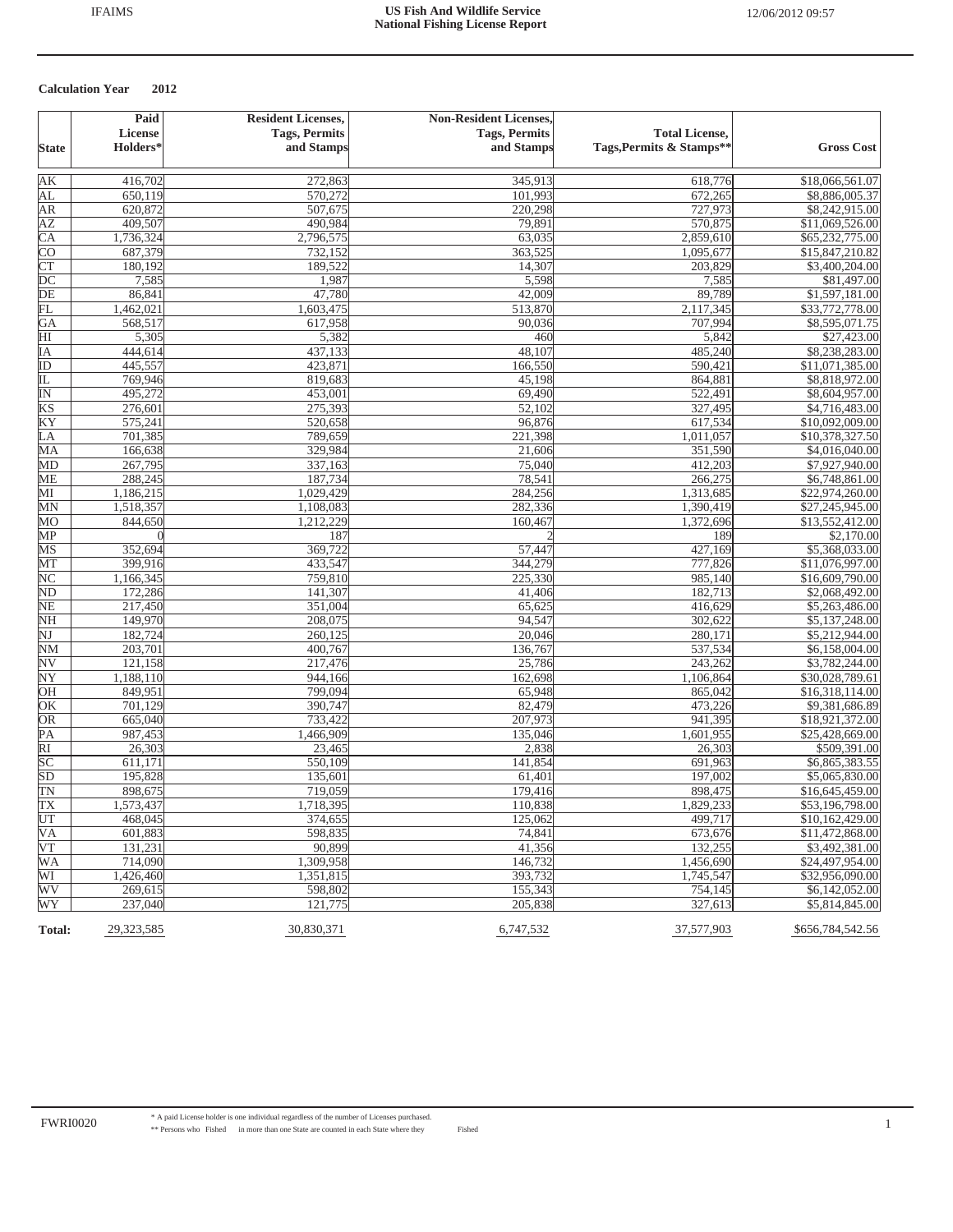|                          | Paid           | <b>Resident Licenses,</b> | <b>Non-Resident Licenses,</b> |                          |                   |
|--------------------------|----------------|---------------------------|-------------------------------|--------------------------|-------------------|
|                          | <b>License</b> | <b>Tags, Permits</b>      | <b>Tags, Permits</b>          | <b>Total License,</b>    |                   |
| <b>State</b>             | Holders*       | and Stamps                | and Stamps                    | Tags, Permits & Stamps** | <b>Gross Cost</b> |
| AК                       | 457,470        | 268,872                   | 414,278                       | 683,150                  | \$20,546,231.00   |
| AL                       | 677,586        | 602,584                   | 113,109                       | 715,693                  | \$9,908,702.43    |
| AR                       | 613,105        | 512,809                   | 217,559                       | 730,368                  | \$8,245,185.00    |
| ΑZ                       | 407,715        | 482,444                   | 81,688                        | 564,132                  | \$10,835,316.00   |
| $\overline{\text{CA}}$   | 1,765,069      | 2,787,475                 | 65,467                        | 2,852,942                | \$62,248,272.00   |
| <b>CO</b>                | 654,721        | 691,441                   | 347,736                       | 1,039,177                | \$15,112,930.00   |
| $\overline{\text{CT}}$   | 153,752        | 143,387                   | 10,365                        | 153,752                  | \$2,819,368.00    |
| $\overline{DC}$          | 8,928          | 1,912                     | 7,016                         | 8,928                    | \$85,557.00       |
| DE                       | 84,920         | 51,585                    | 40,284                        | 91,869                   | \$1,476,527.00    |
| FL                       | 1,357,979      | 1,465,229                 | 400,816                       | 1,866,045                | \$29,141,794.00   |
| GA                       | 559,807        | 619,750                   | 70,301                        | 690,051                  | \$6,742,518.00    |
| HI                       | 7,915          | 8,058                     | 584                           | 8,642                    | \$40,221.00       |
| IΑ                       | 395,091        | 389,352                   | 40,833                        | 430,185                  | \$7,298,071.00    |
| $\overline{ID}$          | 430,957        | 398,594                   | 168,714                       | 567,308                  | \$10,230,220.00   |
| IL                       | 726,868        | 760,736                   | 39,491                        | 800,227                  | \$8,204,580.00    |
| $\overline{\mathbb{N}}$  | 496,719        | 430,092                   | 66,380                        | 496,472                  | \$8,163,462.00    |
| KS                       | 252,227        | 245,835                   | 32,526                        | 278,361                  | \$4,273,549.00    |
| KY                       | 567,845        | 508,737                   | 96,992                        | 605,729                  | \$9,940,302.00    |
| LА                       | 687,444        | 800,881                   | 202,137                       | 1,003,018                | \$9,366,789.00    |
| MA                       | 183,114        | 362,271                   | 22,384                        | 384,655                  | \$4,433,870.75    |
| MD                       | 258,281        | 327,517                   | 70,400                        | 397,917                  | \$7,716,555.00    |
| ME                       | 280,407        | 184,641                   | 77,404                        | 262,045                  | \$6,704,576.00    |
| MI                       | 1,139,230      | 990,410                   | 271,110                       | 1,261,520                | \$22,195,158.00   |
| MN                       | 1,481,758      | 997,489                   | 272,437                       | 1,269,926                | \$25,291,311.00   |
| MO                       | 781,895        | 1,150,382                 | 153,574                       | 1,303,956                | \$12,621,464.00   |
| MP                       | 285            | 282                       |                               | 282                      | \$2,785.00        |
| MS                       | 368,836        | 385,981                   | 60,930                        | 446,911                  | \$5,775,257.00    |
| MT                       | 389,882        | 421,538                   | 340,143                       | 761,681                  | \$11,009,966.00   |
| NC                       | 1,147,505      | 779,511                   | 218,934                       | 998,445                  | \$16,894,775.00   |
| ND                       | 162,508        | 137,900                   | 34,060                        | 171,960                  | \$1,665,591.00    |
| $\overline{\text{NE}}$   | 198,213        | 325,534                   | 55,895                        | 381,429                  | \$5,742,104.00    |
| NH                       | 144,993        | 199,259                   | 92,088                        | 291,347                  | \$4,964,847.00    |
| $\overline{\text{NJ}}$   | 172,823        | 247,302                   | 17,395                        | 264,697                  | \$4,922,605.00    |
| <b>NM</b>                | 192,204        | 385,064                   | 127,451                       | 512,515                  | \$5,840,925.00    |
| $\overline{\textrm{NV}}$ | 119,328        | 218,216                   | 19,622                        | 237,838                  | \$3,716,954.00    |
| NY                       | 1,012,028      | 968,316                   | 161,944                       | 1,130,260                | \$32,036,892.00   |
| OH                       | 797,694        | 749,771                   | 62,849                        | 812,620                  | \$15,326,732.00   |
| $\overline{\text{OK}}$   | 682,958        | 392,620                   | 75,362                        | 467,982                  | \$9,438,812.50    |
| OR                       | 630,582        | 741,188                   | 151,350                       | 892,538                  | \$18,454,886.00   |
| PA                       | 942,645        | 1,400,407                 | 131,156                       | 1,531,563                | \$24,295,563.00   |
| $\overline{RI}$          | 25,893         |                           |                               |                          | \$0.00            |
| SC                       | 508,743        | 484,701                   | 103,849                       | 588,550                  | \$5,495,553.00    |
| SD                       | 185,255        | 129,053                   | 57,480                        | 186,533                  | \$4,803,833.00    |
| TN                       | 911,397        | 751,961                   | 180,474                       | 932,435                  | \$16,953,988.00   |
| TX                       | 1,626,164      | 1,758,610                 | 117,889                       | 1,876,499                | \$53,075,311.00   |
| UT                       | 449,372        | 358,970                   | 121,841                       | 480,811                  | \$9,908,403.00    |
| <b>VA</b>                | 598,730        | 625,371                   | 64,549                        | 689,920                  | \$11,689,498.00   |
| VT                       | 124,215        | 84,704                    | 39,484                        | 124,188                  | \$3,286,522.00    |
| <b>WA</b>                | 714,060        | 1,181,687                 | 121,021                       | 1,302,708                | \$21,619,694.00   |
| WI                       | 1,371,035      | 1,298,594                 | 377,801                       | 1,676,395                | \$31,772,842.00   |
| WV                       | 264,801        | 589,370                   | 147,836                       | 737,206                  | \$5,970,093.00    |
| WY                       | 223,962        | 115,782                   | 215,823                       | 331,605                  | \$5,848,352.00    |
| Total:                   | 28,396,914     | 29,914,175                | 6,380,811                     | 36,294,986               | \$634,155,312.68  |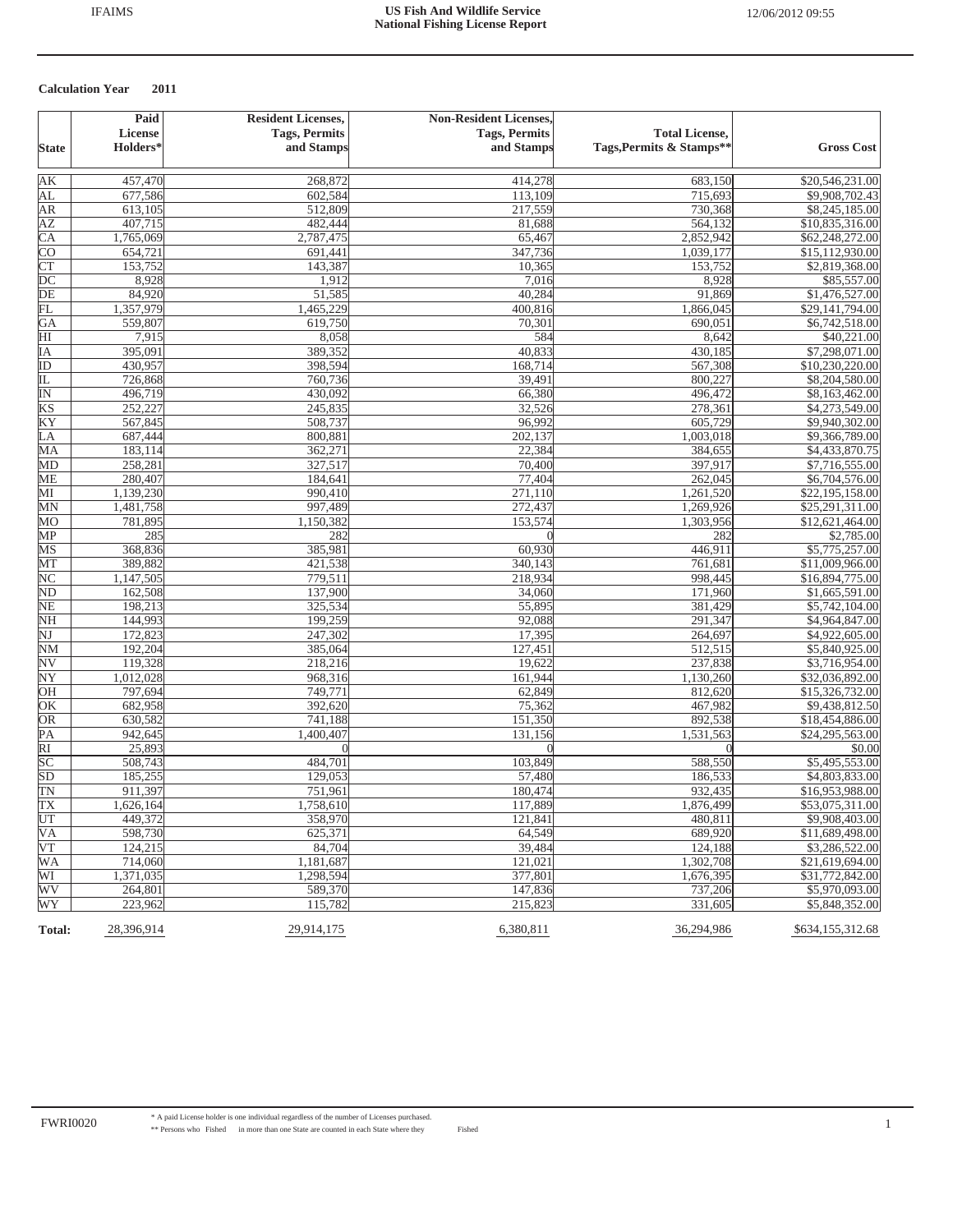|                          | Paid                 | <b>Resident Licenses,</b> | <b>Non-Resident Licenses,</b> |                          |                   |
|--------------------------|----------------------|---------------------------|-------------------------------|--------------------------|-------------------|
|                          | <b>License</b>       | <b>Tags, Permits</b>      | <b>Tags, Permits</b>          | <b>Total License,</b>    |                   |
| <b>State</b>             | Holders <sup>*</sup> | and Stamps                | and Stamps                    | Tags, Permits & Stamps** | <b>Gross Cost</b> |
| AК                       | 474,619              | 269,008                   | 458,059                       | 727,067                  | \$21,744,877.00   |
| AL                       | 482,586              | 353,984                   | 104,972                       | 458,956                  | \$8,712,705.00    |
| AR                       | 633,475              | 487,974                   | 219,184                       | 707,158                  | \$7,993,394.00    |
| <b>AZ</b>                | 412,664              | 494,533                   | 58,299                        | 552,832                  | \$11,065,815.00   |
| $\overline{\text{CA}}$   | 1,883,816            | 2,948,255                 | 69,057                        | 3,017,312                | \$63,252,526.00   |
| <b>CO</b>                | 654,721              | 691,441                   | 347,736                       | 1,039,177                | \$15,112,929.22   |
| CT                       | 149,756              | 139,487                   | 10,269                        | 149,756                  | \$2,747,565.00    |
| $\overline{DC}$          | 7,219                | 1,891                     | 5,328                         | 7,219                    | \$77,338.00       |
| $\overline{DE}$          | 22,467               | 23,259                    | 4,446                         | 27,705                   | \$225,376.00      |
| FL                       | 1,405,964            | 1,602,774                 | 454,950                       | 2,057,724                | \$29,276,889.00   |
| GA                       | 592,775              | 655,650                   | 92,208                        | 747,858                  | \$7,648,347.00    |
| HI                       | 6,425                | 6,992                     | 527                           | 7,519                    | \$36,273.00       |
| IA                       | 414,308              | 408,220                   | 42,368                        | 450,588                  | \$7,670,356.00    |
| ID                       | 430,637              | 390,497                   | 170,710                       | 561,207                  | \$10,182,169.00   |
| 正                        | 720,792              | 781,957                   | 39,983                        | 821,940                  | \$8,499,734.00    |
| $\overline{\mathbb{N}}$  | 478,292              | 438,579                   | 66,608                        | 505,187                  | \$8,385,684.00    |
| KS                       | 252,227              | 245,835                   | 32,526                        | 278,361                  | \$4,273,549.00    |
| KY                       | 579,040              | 511,669                   | 102,338                       | 614,007                  | \$10,252,859.00   |
| LA                       | 674,695              | 789,714                   | 205,589                       | 995,303                  | \$9,457,082.00    |
|                          |                      |                           |                               |                          |                   |
| MA                       | 170,635              | 337,060<br>327,517        | 20,806                        | 357,866<br>397,917       | \$4,100,162.00    |
| MD                       | 258,281              | 185,422                   | 70,400                        | 265,707                  | \$7,716,555.00    |
| <b>ME</b>                | 278,679              |                           | 80,285                        |                          | \$6,698,701.00    |
| MI                       | 1,160,790            | 1,010,067                 | 278,869                       | 1,288,936                | \$22,714,064.00   |
| MN                       | 1,492,087            | 994,632<br>1,224,447      | 280,676                       | 1,275,308                | \$25,032,896.00   |
| MO                       | 838,828              |                           | 171,287                       | 1,395,734                | \$13,561,231.50   |
| MP                       | 333                  | 331                       |                               | 333                      | \$3,480.00        |
| MS                       | 378,299              | 422,217                   | 60,040                        | 482,257                  | \$5,720,722.00    |
| MT                       | 396,254              | 417,684                   | 357,156                       | 774,840                  | \$11,215,182.00   |
| NC                       | 1,099,678            | 766,327                   | 222,550                       | 988,877                  | \$16,583,843.00   |
| $\overline{\text{ND}}$   | 167,350              | 136,432                   | 37,101                        | 173,533                  | \$1,683,621.00    |
| $\overline{\text{NE}}$   | 202,497              | 332,538                   | 46,805                        | 379,343                  | \$4,856,089.00    |
| NH                       | 146,509              | 199,606                   | 95,264                        | 294,870                  | \$5,020,747.00    |
| $\overline{\text{NJ}}$   | 169,359              | 238,202                   | 17,919                        | 256,121                  | \$4,795,084.00    |
| $\overline{\text{NM}}$   | 208,993              | 401,501                   | 131,847                       | 533,348                  | \$5,987,003.00    |
| $\overline{\textrm{NV}}$ | 112,512              | 220,469                   | 21,100                        | 241,569                  | \$3,838,580.00    |
| NY                       | 975,729              | 864,080                   | 160,773                       | 1,024,853                | \$21,952,237.00   |
| OH                       | 818,729              | 835,560                   | 81,896                        | 917,456                  | \$15,782,115.00   |
| OK                       | 624,577              | 355,121                   | 68,443                        | 423,564                  | \$8,366,487.01    |
| OR                       | 664,491              | 524,291                   | 140,200                       | 664,491                  | \$18,735,511.00   |
| PA                       | 963,265              | 1,437,580                 | 135,528                       | 1,573,108                | \$24,836,073.00   |
| $\overline{RI}$          | 26,464               | 39,117                    | 7,883                         | 47,000                   | \$607,904.00      |
| $\overline{SC}$          | 496,922              | 488,300                   | 108,183                       | 596,483                  | \$5,647,615.00    |
| SD                       | 181,756              | 126,099                   | 56,506                        | 182,605                  | \$4,712,339.00    |
| TN                       | 901,491              | 716,377                   | 178,530                       | 894,907                  | \$16,582,912.00   |
| $\overline{TX}$          | 1,627,648            | 1,756,195                 | 115,177                       | 1,871,372                | \$50,948,966.00   |
| UT                       | 430,435              | 340,629                   | 125,469                       | 466,098                  | \$10,084,698.00   |
| <b>VA</b>                | 590,524              | 621,936                   | 64,752                        | 686,688                  | \$11,710,584.00   |
| VT                       | 128,484              | 86,528                    | 41,369                        | 127,897                  | \$3,209,777.00    |
| <b>WA</b>                | 697,780              | 1,053,885                 | 96,718                        | 1,150,603                | \$18,360,828.00   |
| WI                       | 1,397,163            | 1.305.627                 | 391,514                       | 1,697,141                | \$32,503,117.00   |
| WV                       | 263,497              | 584,799                   | 150,407                       | 735,206                  | \$5,977,448.00    |
| WY                       | 244,124              | 124,374                   | 245,939                       | 370,313                  | \$5,366,360.00    |
| Total:                   | 28,390,641           | 29,716,669                | 6,546,551                     | 36,263,220               | \$621,528,398.73  |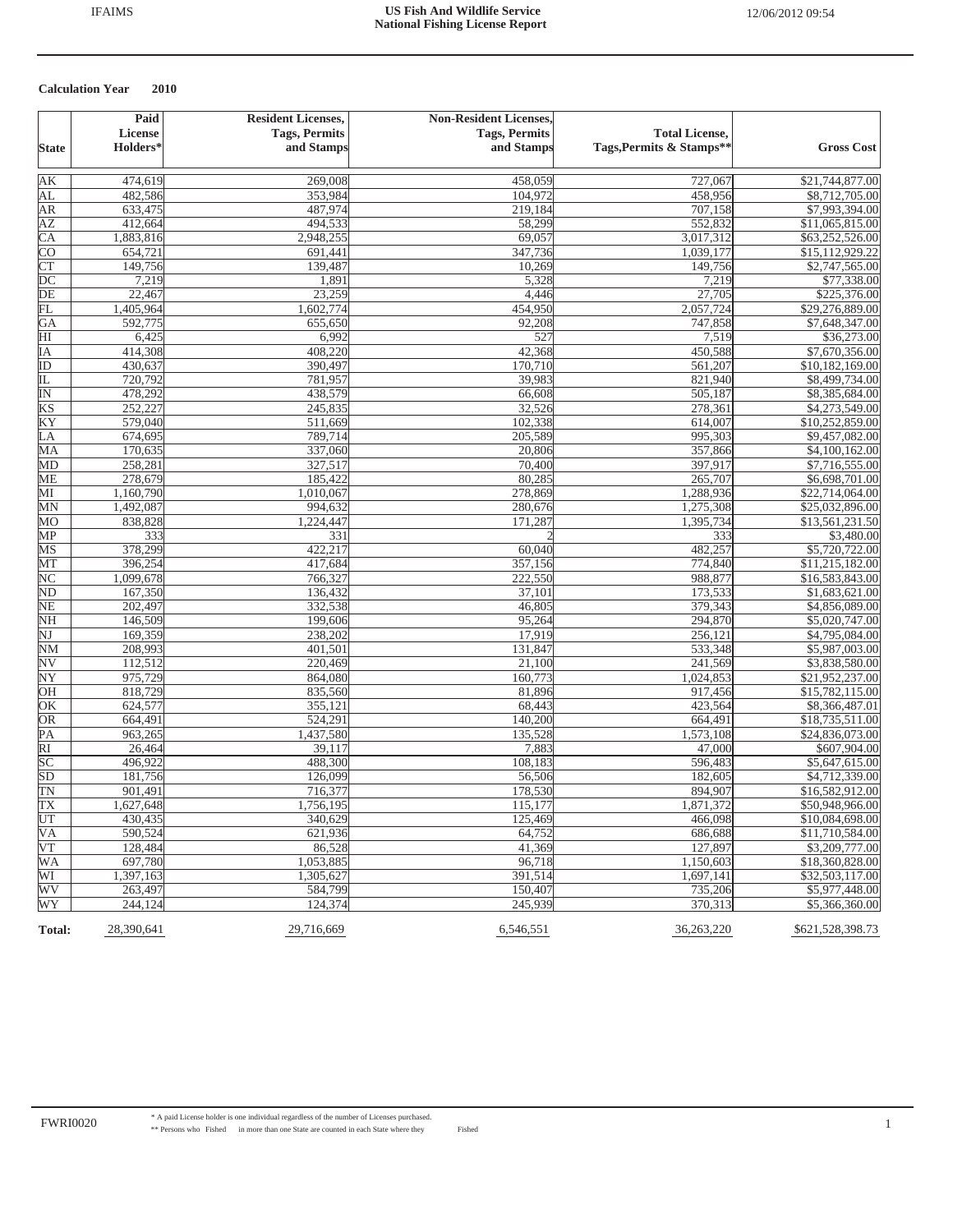|                          | Paid                 | <b>Resident Licenses,</b> | <b>Non-Resident Licenses,</b> |                          |                   |
|--------------------------|----------------------|---------------------------|-------------------------------|--------------------------|-------------------|
|                          | <b>License</b>       | <b>Tags, Permits</b>      | <b>Tags, Permits</b>          | <b>Total License,</b>    |                   |
| <b>State</b>             | Holders <sup>*</sup> | and Stamps                | and Stamps                    | Tags, Permits & Stamps** | <b>Gross Cost</b> |
| AК                       | 464,394              | 269,285                   | 449,598                       | 718,883                  | \$21,092,599.00   |
| AL                       | 503,853              | 354,776                   | 120,601                       | 475,377                  | \$7,342,421.15    |
| AR                       | 671,266              | 527,580                   | 245,570                       | 773,150                  | \$8,800,482.00    |
| <b>AZ</b>                | 418,857              | 434,506                   | 170,782                       | 605,288                  | \$8,850,635.00    |
| $\overline{\text{CA}}$   | 1,849,461            | 2,904,979                 | 44,587                        | 2,949,566                | \$58,063,280.00   |
| <b>CO</b>                | 654,864              | 672,129                   | 346,878                       | 1,019,007                | \$15,112,432.64   |
| CT                       | 149,927              | 139,772                   | 10,155                        | 149,927                  | \$2,742,704.00    |
| $\overline{DC}$          | 8,968                | 1,983                     | 6,985                         | 8,968                    | \$74,558.00       |
| $\overline{DE}$          | 22,603               | 23,844                    | 4,511                         | 28,355                   | \$229,875.00      |
| FL                       | 1,435,335            | 1,625,038                 | 616,033                       | 2,241,071                | \$25,499,799.00   |
| GA                       | 606,759              | 671,104                   | 98,958                        | 770,062                  | \$7,254,190.00    |
| HI                       | 6,400                | 6,829                     | 301                           | 7,130                    | \$32,653.00       |
| IA                       | 420,024              | 413,486                   | 40,471                        | 453,957                  | \$7,705,169.00    |
| $\overline{ID}$          | 415,129              | 373,723                   | 166,921                       | 540,644                  | \$10,071,099.00   |
| IL                       | 719,101              | 751,469                   | 35,996                        | 787,465                  | \$8,325,136.00    |
| $\overline{\mathbb{N}}$  | 470,472              | 433,231                   | 65,098                        | 498,329                  | \$8,272,561.00    |
| KS                       | 254,162              | 245,354                   | 32,279                        | 277,633                  | \$4,463,677.00    |
| KY                       | 593,805              | 519,125                   | 109,494                       | 628,619                  | \$8,326,519.00    |
| LA                       | 635,739              | 756,493                   | 177,561                       | 934,054                  | \$8,769,569.00    |
| MA                       | 154,607              | 310,490                   | 18,758                        | 329,248                  | \$3,733,999.00    |
| MD                       | 288,591              | 370,652                   | 73,332                        | 443,984                  | \$6,441,542.00    |
| <b>ME</b>                | 273,038              | 186,215                   | 76,863                        | 263,078                  | \$6,554,534.00    |
| MI                       | 1,164,630            | 1,019,605                 | 270,853                       | 1,290,458                | \$22,846,206.00   |
| MN                       | 1,478,193            | 1,132,400                 | 279,015                       | 1,411,415                | \$26,634,531.00   |
| MO                       | 832,289              | 1,190,200                 | 176,199                       | 1,366,399                | \$12,857,789.50   |
| MP                       | 293                  | $\Omega$                  | $\Omega$                      |                          | \$0.00            |
| MS                       | 366,301              | 378,660                   | 61,962                        | 440,622                  | \$5,076,120.00    |
| MT                       | 389,534              | 433,183                   | 350,900                       | 784,083                  | \$11,353,785.00   |
| NC                       | 946,668              | 972,457                   | 131,995                       | 1,104,452                | \$19,424,526.00   |
| $\overline{\text{ND}}$   | 168,057              | 137,318                   | 37,781                        | 175,099                  | \$1,700,177.00    |
| $\overline{\text{NE}}$   | 195,379              | 315,648                   | 53,331                        | 368,979                  | \$3,902,954.00    |
| NH                       | 140,824              | 192,957                   | 89,539                        | 282,496                  | \$4,835,641.00    |
| $\overline{\text{NJ}}$   | 158,907              | 221,691                   | 14,491                        | 236,182                  | \$4,451,185.00    |
| $\overline{\text{NM}}$   | 193,027              | 379,382                   | 90,173                        | 469,555                  | \$5,154,305.85    |
| $\overline{\textrm{NV}}$ | 123,925              | 214,548                   | 20,267                        | 234,815                  | \$3,785,471.00    |
| NY                       | 966,688              | 847,588                   | 161,109                       | 1,008,697                | \$21,535,674.00   |
| OH                       | 777,997              | 809,686                   | 75,221                        | 884,907                  | \$15,083,335.00   |
| OK                       | 680,039              | 395,847                   | 80,543                        | 476,390                  | \$9,782,094.00    |
| OR                       | 639,530              | 747,367                   | 168,831                       | 916,198                  | \$18,199,394.00   |
| PA                       | 948,431              | 1,433,316                 | 120,692                       | 1,554,008                | \$24,169,867.00   |
| $\overline{RI}$          | 26,464               | 39,117                    | 7,883                         | 47,000                   | \$607,904.00      |
| $\overline{SC}$          | 505,616              | 491,311                   | 109,859                       | 601,170                  | \$5,642,789.00    |
| SD                       | 181,807              | 126,478                   | 56,517                        | 182,995                  | \$4,719,931.00    |
| TN                       | 900,240              | 773,506                   | 191,028                       | 964,534                  | \$17,409,442.00   |
| $\overline{\text{TX}}$   | 1,516,267            | 1,626,217                 | 101,282                       | 1,727,499                | \$47,865,668.00   |
| UT                       | 425,404              | 341,504                   | 119,218                       | 460,722                  | \$10,129,028.00   |
| <b>VA</b>                | 698,508              | 676,725                   | 78,550                        | 755,275                  | \$13,952,409.00   |
| VT                       | 128,484              | 86,528                    | 41,369                        | 127,897                  | \$3,209,777.00    |
| <b>WA</b>                | 670,895              | 1.054.440                 | 106,331                       | 1,160,771                | \$18,553,459.50   |
| WI                       | 1,380,133            | 1,289,169                 | 382,291                       | 1,671,460                | \$32,205,121.00   |
| WV                       | 263,050              | 588,238                   | 150,172                       | 738,410                  | \$5,973,557.00    |
| WY                       | 253,885              | 122,073                   | 159,633                       | 281,706                  | \$5,356,280.00    |
| Total:                   | 28,138,820           | 30,029,222                | 6,598,767                     | 36,627,989               | \$604,177,854.64  |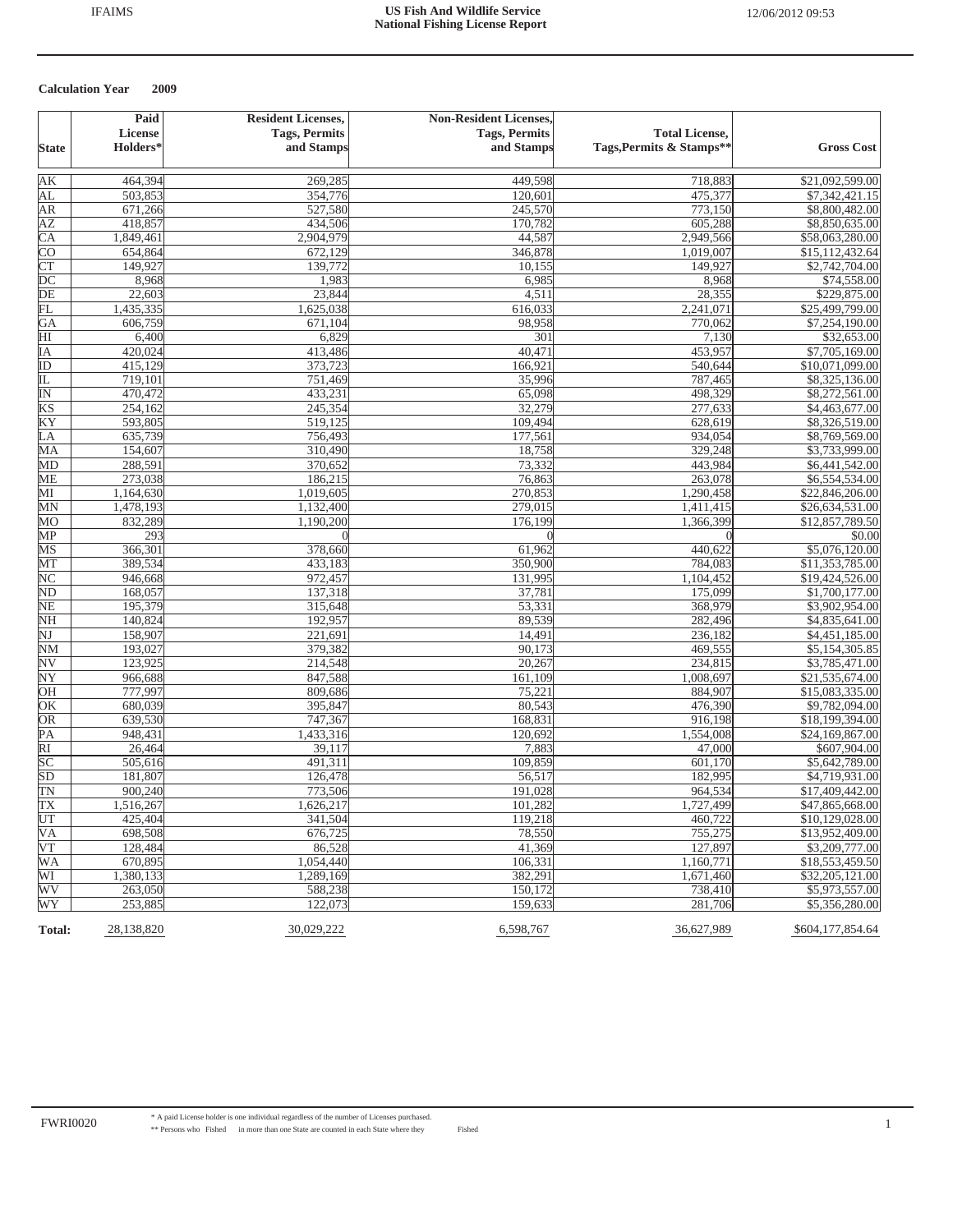|                            | Paid                 | <b>Resident Licenses,</b> | <b>Non-Resident Licenses,</b> |                          |                   |
|----------------------------|----------------------|---------------------------|-------------------------------|--------------------------|-------------------|
|                            | License              | <b>Tags, Permits</b>      | <b>Tags, Permits</b>          | <b>Total License,</b>    |                   |
| <b>State</b>               | Holders <sup>*</sup> | and Stamps                | and Stamps                    | Tags, Permits & Stamps** | <b>Gross Cost</b> |
|                            |                      |                           |                               |                          |                   |
| AК                         | 464,394              | 269,285                   | 449,598                       | 718,883                  | \$21,092,599.00   |
| AL                         | 482,318              | 342,816                   | 112,682                       | 455,498                  | \$6,740,782.00    |
| AR                         | 660,790              | 499,235                   | 220,897                       | 720,132                  | \$8,299,325.00    |
| AZ                         | 418,857              | 434,506                   | 170,782                       | 605,288                  | \$8,723,520.00    |
| $\overline{CA}$            | 1,804,741            | 2,849,491                 | 43,160                        | 2,892,651                | \$54,506,183.00   |
| $\overline{C}O$            | 654,864              | 672,129                   | 346,878                       | 1,019,007                | \$15,112,432.64   |
| <b>CT</b>                  | 149,927              | 139,772                   | 10,155                        | 149,927                  | \$2,742,704.00    |
| DE                         | 21,128               | 22,493                    | 4,037                         | 26,530                   | \$213,824.00      |
| FL                         | 1,420,703            | 1,578,639                 | 592,972                       | 2,171,611                | \$24,866,881.00   |
| GA                         | 921,704              | 688,934                   | 97,717                        | 786,651                  | \$7,948,890.00    |
| HI                         | 6,279                | 6,581                     | 316                           | 6,897                    | \$32,038.00       |
| ΙA                         | 428,538              | 424,002                   | 38,863                        | 462,865                  | \$7,845,797.00    |
| ID                         | 415,129              | 373,723                   | 166,921                       | 540,644                  | \$10,071,099.09   |
| IL                         | 719,101              | 751,469                   | 35,996                        | 787,465                  | \$8,664,712.00    |
| $\overline{\mathbb{N}}$    | 469,349              | 433,231                   | 65,098                        | 498,329                  | \$8,272,561.00    |
| $\overline{KS}$            | 252,998              | 243,366                   | 32,859                        | 276,225                  | \$4,400,563.00    |
| ΚY                         | 593,805              | 519,125                   | 109,494                       | 628,619                  | \$8,326,519.09    |
| LA                         | 591,767              | 714,011                   | 148,777                       | 862,788                  | \$7,906,012.00    |
| MA                         | 163,178              | 328,566                   | 18,538                        | 347,104                  | \$4,304,459.00    |
| MD                         | 283,064              | 367,641                   | 71,130                        | 438,771                  | \$5,962,276.00    |
| МE                         | 273,038              | 186,215                   | 76,863                        | 263,078                  | \$6,554,534.00    |
| MІ                         | 1,166,739            | 1,022,322                 | 270,857                       | 1,293,179                | \$22,848,358.00   |
| MN                         | 1,478,193            | 1,132,400                 | 279,015                       | 1,411,415                | \$26,634,531.00   |
| $\overline{\text{MO}}$     | 833,543              | 1,177,913                 | 174,876                       | 1,352,789                | \$12,798,128.00   |
| MS                         | 359,854              | 348,895                   | 60,511                        | 409,406                  | \$4,760,668.00    |
| MТ                         | 389,534              | 433,183                   | 350,900                       | 784,083                  | \$11,353,785.00   |
| NC                         | 738,968              | 742,172                   | 65,855                        | 808,027                  | \$14,902,758.00   |
| $\mathop{\rm ND}\nolimits$ | 156,671              | 129,271                   | 33,031                        | 162,302                  | \$1,753,665.00    |
| NЕ                         | 194,982              | 315,246                   | 53,331                        | 368,577                  | \$3,900,943.50    |
| NH                         | 140,824              | 192,957                   | 89,539                        | 282,496                  | \$4,835,641.00    |
| NJ                         | 158,907              | 221,691                   | 14,491                        | 236,182                  | \$4,451,185.00    |
| NΜ                         | 221,338              | 298,800                   | 103,227                       | 402,027                  | \$4,248,402.53    |
| $\overline{\text{NV}}$     | 123,925              | 214,548                   | 20,267                        | 234,815                  | \$3,785,471.00    |
| $\overline{\text{NY}}$     | 985,454              | 853,354                   | 155,078                       | 1,008,432                | \$20,860,485.00   |
| OН                         | 856,315              | 798,295                   | 73,915                        | 872,210                  | \$14,728,391.00   |
| ŌК                         | 587,572              | 320,295                   | 59,065                        | 379,360                  | \$9,171,763.54    |
| OR                         | 639,530              | 747,367                   | 168,831                       | 916,198                  | \$18,199,394.00   |
| PА                         | 943,791              | 1,416,669                 | 121,385                       | 1,538,054                | \$23,787,046.00   |
| $\overline{RI}$            | 26,464               | 39,117                    | 7,883                         | 47,000                   | \$607,904.00      |
| $\overline{SC}$            | 492,219              | 478,116                   | 108,489                       | 586,605                  | \$5,470,779.00    |
| $\overline{\text{SD}}$     | 181,579              | 126,089                   | 59,325                        | 185,414                  | \$4,621,590.00    |
| TΝ                         | 1,027,264            | 720,815                   | 188,629                       | 909,444                  | \$16,038,549.00   |
| TХ                         | 1,493,895            | 1,585,840                 | 96,072                        | 1,681,912                | \$46,570,503.00   |
| UT                         | 425,404              | 341,504                   | 119,218                       | 460,722                  | \$10,129,028.15   |
| $\overline{\mathsf{VA}}$   | 629,038              | 671,967                   | 73,150                        | 745,117                  | \$13,499,113.00   |
| $\overline{\text{VT}}$     | 122,784              | 83,086                    | 40,447                        | 123,533                  | \$3,147,458.00    |
| WA                         | 661,362              | 902,303                   | 123,709                       | 1,026,012                | \$17,395,040.00   |
| WI                         | 1,380,133            | 1,289,169                 | 382,291                       | 1,671,460                | \$32,205,121.00   |
| WV                         | 263,050              | 588,238                   | 150,172                       | 738,410                  | \$5,973,557.00    |
| WY                         | 253,885              | 122,073                   | 159,633                       | 281,706                  | \$5,356,280.00    |
| <b>Total:</b>              | 28,128,889           | 29,158,925                | 6,416,925                     | 35,575,850               | \$586,623,248.54  |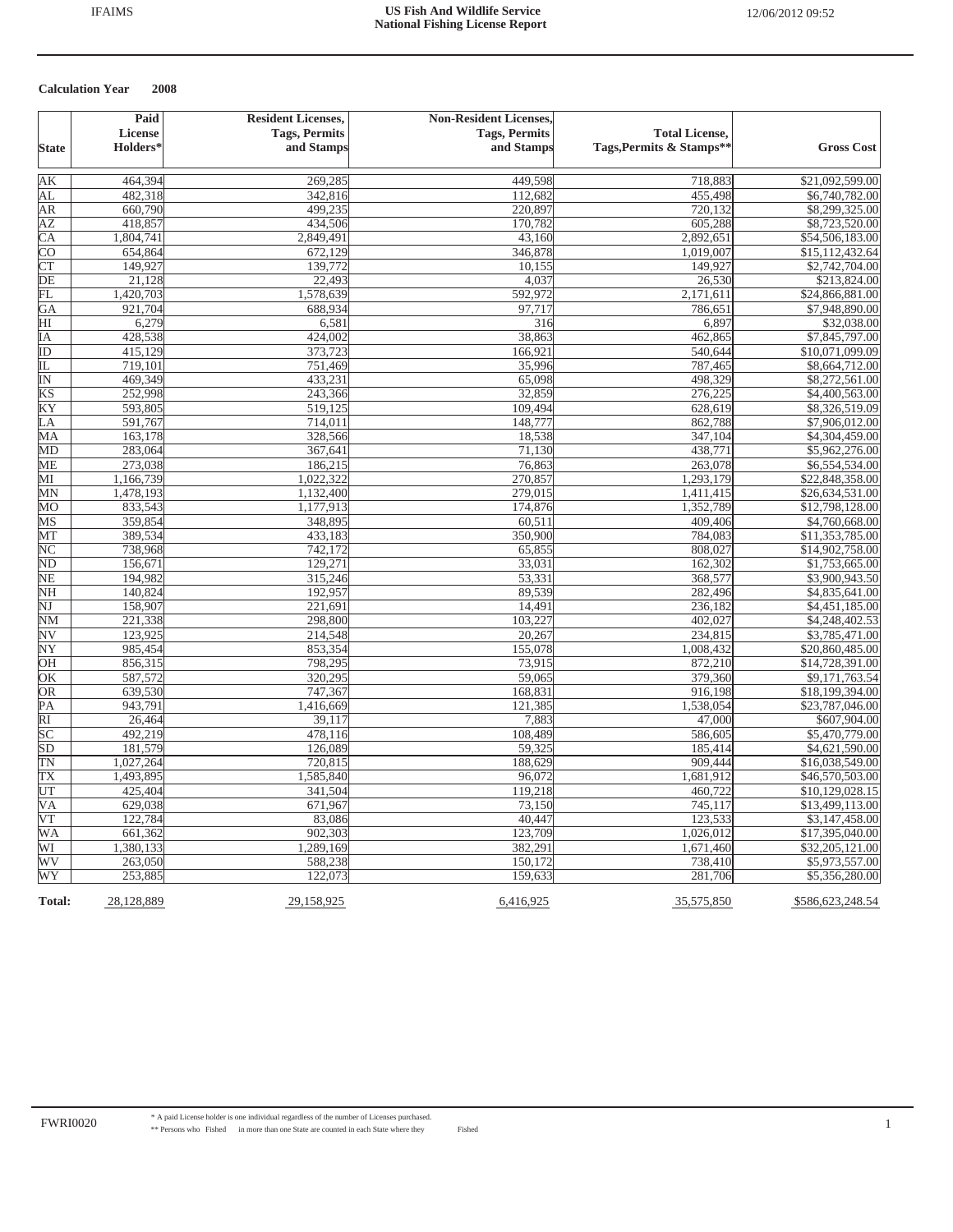|                          | Paid       | <b>Resident Licenses,</b> | <b>Non-Resident Licenses,</b> |                          |                   |
|--------------------------|------------|---------------------------|-------------------------------|--------------------------|-------------------|
|                          | License    | <b>Tags, Permits</b>      | <b>Tags, Permits</b>          | <b>Total License,</b>    |                   |
| <b>State</b>             | Holders*   | and Stamps                | and Stamps                    | Tags, Permits & Stamps** | <b>Gross Cost</b> |
| AК                       | 486,861    | 279,102                   | 466,868                       | 745,970                  | \$14,538,235.00   |
| AL                       | 465,206    | 332,681                   | 108,267                       | 440,948                  | \$6,209,950.00    |
| ΑR                       | 692,212    | 522,340                   | 222,514                       | 744,854                  | \$8,454,025.00    |
| AΖ                       | 399,148    | 414,015                   | 161,429                       | 575,444                  | \$8,228,471.00    |
| СA                       | 1,974,187  | 2,907,167                 | 43,074                        | 2,950,241                | \$54,534,943.00   |
| CО                       | 678,032    | 666,246                   | 330,727                       | 996,973                  | \$12,512,423.03   |
| $\overline{\text{CT}}$   | 145,661    | 139,916                   | 5,745                         | 145,661                  | \$2,672,930.00    |
| DE                       | 20,772     | 21,852                    | 3,918                         | 25,770                   | \$208,661.00      |
| FL                       | 1,377,692  | 1,289,636                 | 554,161                       | 1,843,797                | \$24,404,547.00   |
| GA                       | 667,198    | 746,092                   | 90,242                        | 836,334                  | \$8,269,742.00    |
| HI                       | 5,233      | 5,342                     | 270                           | 5,612                    | \$25,530.00       |
| ΙA                       | 422,110    | 420,164                   | 36,723                        | 456,887                  | \$7,738,695.00    |
| ID                       | 407,648    | 371,993                   | 160,370                       | 532,363                  | \$9,148,567.00    |
| IL                       | 761,832    | 792,739                   | 34,346                        | 827,085                  | \$9,811,949.00    |
| $\overline{\mathbb{N}}$  | 460,695    | 455,533                   | 74,753                        | 530,286                  | \$5,266,418.00    |
| KS                       | 258,819    | 239,856                   | 34,193                        | 274,049                  | \$4,800,349.00    |
| KY                       | 592,708    | 519,296                   | 108,191                       | 627,487                  | \$8,297,553.00    |
| LA                       | 651,376    | 782,487                   | 192,585                       | 975,072                  | \$9,116,679.00    |
| МA                       | 171,745    | 336,418                   | 19,114                        | 355,532                  | \$4,458,967.00    |
| MD                       | 311,315    | 380,643                   | 72,506                        | 453,149                  | \$5,855,911.00    |
| ME                       | 266,685    | 182,329                   | 75,772                        | 258,101                  | \$6,405,762.00    |
| МI                       | 1,161,432  | 1,014,946                 | 272,497                       | 1,287,443                | \$22,858,079.00   |
| MN                       | 1,458,013  | 1,089,735                 | 273,537                       | 1,363,272                | \$25,805,941.00   |
| MО                       | 843,784    | 1,185,937                 | 174,237                       | 1,360,174                | \$12,879,136.80   |
| MS                       | 380,933    | 377,477                   | 65,877                        | 443,354                  | \$4,854,395.00    |
| MT                       | 379,497    | 405,840                   | 346,472                       | 752,312                  | \$9,699,920.00    |
| $\overline{\rm NC}$      | 708,928    | 685,352                   | 60,042                        | 745,394                  | \$13,457,008.00   |
| $\overline{\rm ND}$      | 157,656    | 129,325                   | 34,897                        | 164,222                  | \$1,579,715.00    |
| NΕ                       | 186,363    | 319,734                   | 44,183                        | 363,917                  | \$4,124,590.00    |
| NH                       | 140,595    | 190,561                   | 90,850                        | 281,411                  | \$4,877,499.00    |
| NJ                       | 161,219    | 222,357                   | 14,958                        | 237,315                  | \$4,475,765.00    |
| NΜ                       | 200,996    | 320,924                   | 98,947                        | 419,871                  | \$3,871,725.30    |
| $\overline{\text{NV}}$   | 118,313    | 208,195                   | 19,209                        | 227,404                  | \$3,656,320.00    |
| $\overline{\text{NY}}$   | 954,107    | 833,982                   | 157,650                       | 991,632                  | \$21,102,534.00   |
| OН                       | 874,366    | 812,090                   | 74,801                        | 886,891                  | \$14,829,052.00   |
| OК                       | 641,090    | 395,143                   | 78,883                        | 474,026                  | \$9,125,388.54    |
| OR                       | 634,722    | 750,184                   | 169,011                       | 919,195                  | \$18,233,668.00   |
| PA                       | 1,029,960  | 1,534,590                 | 155,574                       | 1,690,164                | \$18,725,033.75   |
| $\overline{RI}$          | 26,712     | 46,371                    | 4,192                         | 50,563                   | \$559,909.00      |
| $\overline{SC}$          | 488,378    | 467,134                   | 102,207                       | 569,341                  | \$5,425,861.00    |
| $\overline{SD}$          | 199,287    | 132,911                   | 69,470                        | 202,381                  | \$4,682,861.00    |
| TΝ                       | 996,873    | 866,261                   | 206,524                       | 1,072,785                | \$15,891,181.00   |
| TX                       | 1,565,384  | 1,626,575                 | 92,811                        | 1,719,386                | \$48,124,802.00   |
| UT                       | 386,127    | 302,405                   | 102,043                       | 404,448                  | \$9,373,302.00    |
| $\overline{\mathsf{VA}}$ | 619,802    | 673,401                   | 75,675                        | 749,076                  | \$9,390,612.00    |
| V T                      | 119,154    | 80,992                    | 39,039                        | 120,031                  | \$3,068,219.00    |
| WA                       | 647,556    | 1,875,645                 | 227,788                       | 2,103,433                | \$16,732,344.49   |
| WI                       | 1,389,183  | 1,272,489                 | 398,915                       | 1,671,404                | \$29,146,323.00   |
| WV                       | 264,104    | 512,872                   | 139,558                       | 652,430                  | \$4,239,405.00    |
| WY                       | 247,399    | 111,647                   | 147,364                       | 259,011                  | \$5,083,641.00    |
| Total:                   | 28,199,068 | 30,250,922                | 6,532,979                     | 36,783,901               | \$556,834,537.91  |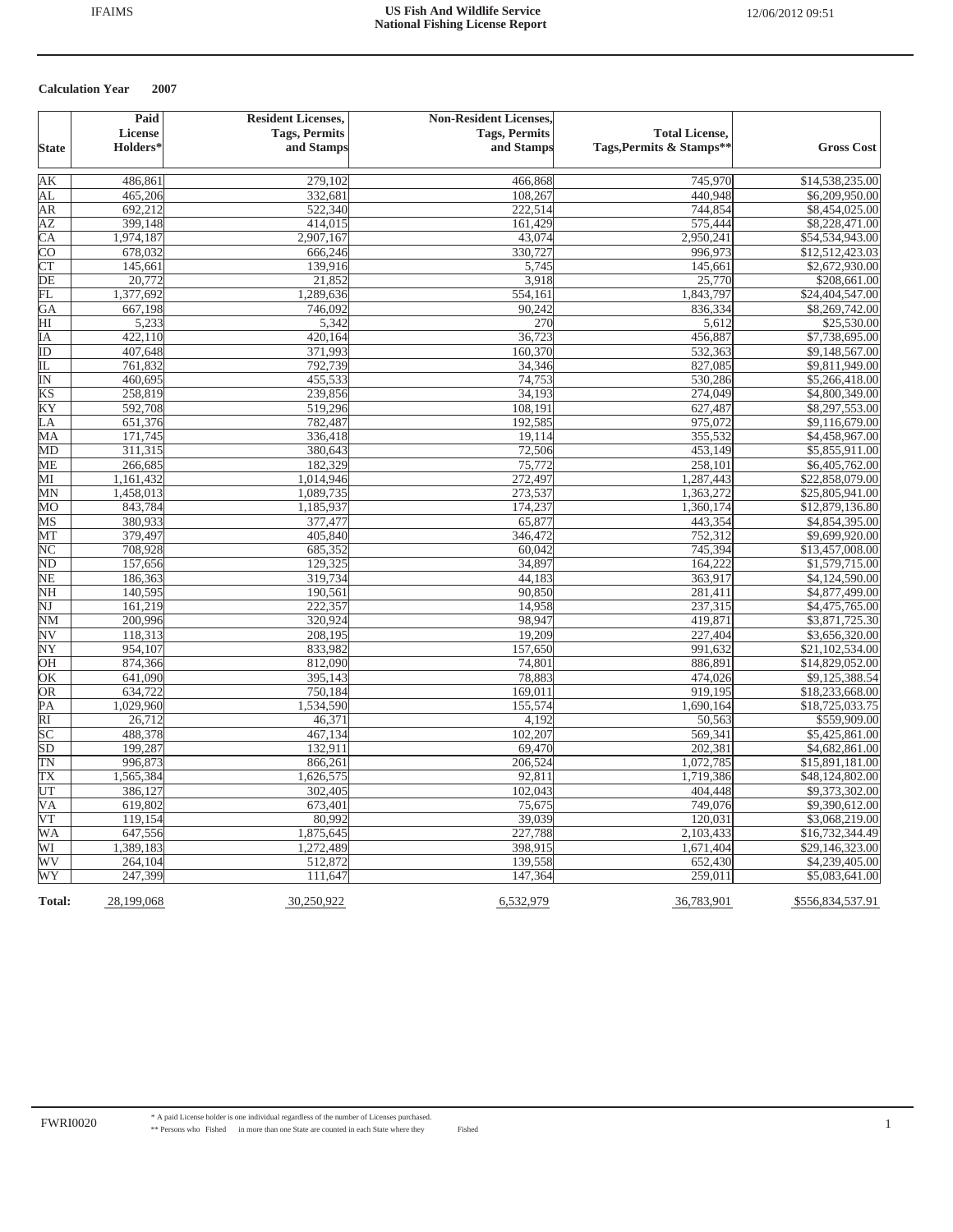|                            | Paid                 | <b>Resident Licenses,</b> | <b>Non-Resident Licenses,</b> |                          |                   |
|----------------------------|----------------------|---------------------------|-------------------------------|--------------------------|-------------------|
|                            | License              | <b>Tags, Permits</b>      | <b>Tags, Permits</b>          | <b>Total License,</b>    |                   |
| <b>State</b>               | Holders <sup>*</sup> | and Stamps                | and Stamps                    | Tags, Permits & Stamps** | <b>Gross Cost</b> |
|                            |                      |                           |                               |                          |                   |
| AК                         | 468,735              | 278,811                   | 443,784                       | 722,595                  | \$13,895,559.70   |
| AL                         | 486,877              | 354,149                   | 117,558                       | 471,707                  | 86,534,395.15     |
| AR                         | 685,634              | 503,664                   | 221,595                       | 725,259                  | \$8,247,948.00    |
| AZ                         | 361,958              | 376,066                   | 146,326                       | 522,392                  | \$7,491,401.00    |
| $\overline{CA}$            | 2,024,709            | 2,944,088                 | 39,349                        | 2,983,437                | \$47,967,435.00   |
| $\overline{C}O$            | 668,107              | 638,412                   | 323,926                       | 962,338                  | \$10,183,231.00   |
| <b>CT</b>                  | 148,125              | 142,418                   | 5,707                         | 148,125                  | \$2,712,009.00    |
| DE                         | 20,544               | 21,758                    | 3,893                         | 25,651                   | \$207,785.00      |
| FL                         | 1,296,328            | 1,406,269                 | 609,234                       | 2,015,503                | \$26,145,809.00   |
| GA                         | 667,198              | 746,092                   | 90,242                        | 836,334                  | \$8,269,742.00    |
| HI                         | 5,796                | 5,902                     | 271                           | 6,173                    | \$28,274.00       |
| ΙA                         | 429,689              | 747,196                   | 54,054                        | 801,250                  | \$6,844,406.00    |
| ID                         | 403,741              | 368,581                   | 169,110                       | 537,691                  | \$8,888,150.00    |
| IL                         | 713,120              | 762,054                   | 32,024                        | 794,078                  | \$9,185,208.00    |
| $\overline{\mathbb{N}}$    | 490,058              | 471,891                   | 99,743                        | 571,634                  | \$8,573,587.00    |
| $\overline{KS}$            | 265,238              | 236,458                   | 35,953                        | 272,411                  | \$4,528,288.00    |
| ΚY                         | 580,917              | 506,167                   | 109,789                       | 615,956                  | \$8,163,839.00    |
| LA                         | 639,139              | 781,164                   | 187,930                       | 969,094                  | \$9,162,936.00    |
| MA                         | 203,139              | 403,906                   | 22,484                        | 426,390                  | \$5,375,415.00    |
| MD                         | 362,181              | 392,019                   | 79,426                        | 471,445                  | \$5,626,090.00    |
| МE                         | 270,698              | 184,131                   | 76,065                        | 260,196                  | \$6,423,731.00    |
| MІ                         | 1,171,742            | 1,018,542                 | 276,305                       | 1,294,847                | \$21,982,069.00   |
| MN                         | 1,467,677            | 1,099,185                 | 282,602                       | 1,381,787                | \$27,335,841.00   |
| $\overline{\text{MO}}$     | 844,318              | 1,198,974                 | 172,041                       | 1,371,015                | \$12,836,591.00   |
| MS                         | 369,252              | 386,079                   | 63,717                        | 449,796                  | \$4,947,995.00    |
| MT                         | 379,252              | 397,169                   | 346,859                       | 744,028                  | \$9,545,105.50    |
| NC                         | 692,257              | 664,371                   | 59,691                        | 724,062                  | \$12,887,760.00   |
| $\mathop{\rm ND}\nolimits$ | 168,497              | 136,035                   | 38,893                        | 174,928                  | \$1,647,474.00    |
| NЕ                         | 176,619              | 320,038                   | 44,486                        | 364,524                  | \$3,976,929.00    |
| NH                         | 143,835              | 193,389                   | 92,961                        | 286,350                  | \$4,964,832.00    |
| NJ                         | 169,418              | 234,759                   | 15,365                        | 250,124                  | \$4,709,627.13    |
| NΜ                         | 205,291              | 290,199                   | 101,650                       | 391,849                  | \$3,862,008.67    |
| $\overline{\text{NV}}$     | 124,408              | 205,872                   | 29,813                        | 235,685                  | \$3,489,283.00    |
| $\overline{\text{NY}}$     | 983,812              | 839,814                   | 159,634                       | 999,448                  | \$21,336,651.00   |
| OН                         | 917,902              | 850,913                   | 83,765                        | 934,678                  | \$12,149,452.00   |
| ŌК                         | 668,924              | 457,533                   | 91,749                        | 549,282                  | \$9,731,740.30    |
| OR                         | 666,454              | 806,250                   | 184,210                       | 990,460                  | \$19,306,121.00   |
| PА                         | 1,018,756            | 1,516,715                 | 154,000                       | 1,670,715                | \$18,438,757.00   |
| $\overline{RI}$            | 26,629               | 46,221                    | 4,246                         | 50,467                   | \$561,205.00      |
| $\overline{SC}$            | 498,088              | 472,390                   | 110,379                       | 582,769                  | \$5,551,416.00    |
| $\overline{\text{SD}}$     | 206,349              | 135,880                   | 73,340                        | 209,220                  | \$4,681,400.00    |
| TΝ                         | 1,028,386            | 903,399                   | 217,443                       | 1,120,842                | \$13,287,893.00   |
| TХ                         | 1,632,016            | 2,042,607                 | 81,289                        | 2,123,896                | \$42,342,033.00   |
| UT                         | 373,834              | 297,923                   | 94,354                        | 392,277                  | \$9,120,765.00    |
| $\overline{\mathsf{VA}}$   | 619,853              | 689,289                   | 83,812                        | 773,101                  | \$9,017,659.00    |
| $\overline{\text{VT}}$     | 121,701              | 82,361                    | 40,522                        | 122,883                  | \$3,067,915.25    |
| WA                         | 691,191              | 2,032,449                 | 323,314                       | 2,355,763                | \$17,615,410.56   |
| WI                         | 1,391,173            | 1,269,067                 | 408,028                       | 1,677,095                | \$28,640,850.00   |
| WV                         | 269,727              | 641,662                   | 155,344                       | 797,006                  | \$4,541,881.00    |
| WY                         | 247,583              | 112,232                   | 150,479                       | 262,711                  | \$4,901,873.00    |
| Total:                     | 28,466,875           | 31,612,513                | 6,808,754                     | 38,421,267               | \$540,933,776.26  |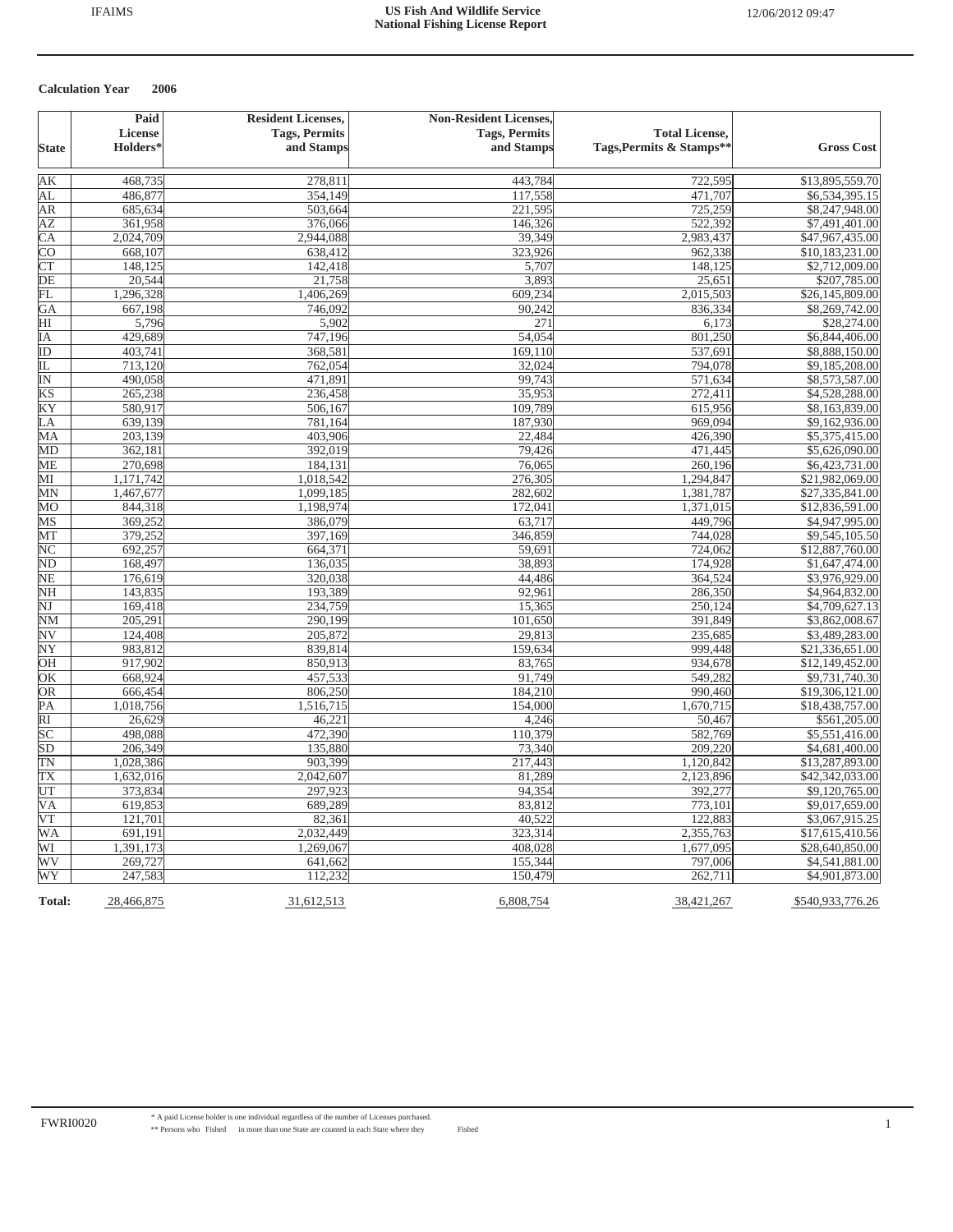|                            | Paid                 | <b>Resident Licenses,</b> | <b>Non-Resident Licenses,</b> |                          |                   |
|----------------------------|----------------------|---------------------------|-------------------------------|--------------------------|-------------------|
|                            | License              | <b>Tags, Permits</b>      | <b>Tags, Permits</b>          | <b>Total License,</b>    |                   |
| <b>State</b>               | Holders <sup>*</sup> | and Stamps                | and Stamps                    | Tags, Permits & Stamps** | <b>Gross Cost</b> |
|                            |                      |                           |                               |                          |                   |
| AК                         | 442,474              | 277,548                   | 407,601                       | 685,149                  | \$13,067,535.86   |
| AL                         | 475,746              | 345,480                   | 109,338                       | 454,818                  | \$6,147,667.90    |
| AR                         | 684,834              | 507,979                   | 236,316                       | 744,295                  | \$8,301,260.00    |
| AZ                         | 381,705              | 373,492                   | 166,505                       | 539,997                  | \$7,470,333.00    |
| $\overline{CA}$            | 2,124,452            | 3,066,904                 | 40,783                        | 3,107,687                | \$49,769,590.00   |
| $\overline{C}O$            | 630,127              | 608,778                   | 247,250                       | 856,028                  | \$9,855,726.00    |
| <b>CT</b>                  | 153,810              | 143,584                   | 10,226                        | 153,810                  | \$2,794,181.00    |
| DE                         | 19,867               | 21,004                    | 3,831                         | 24,835                   | \$202,327.00      |
| FL                         | 1,045,564            | 1,245,224                 | 518,392                       | 1,763,616                | \$22,448,453.00   |
| GA                         | 649,628              | 728,833                   | 92,721                        | 821,554                  | \$7,991,288.00    |
| HI                         | 5,251                | 5,390                     | 221                           | 5,611                    | \$25,442.00       |
| ΙA                         | 418,786              | 739,173                   | 53,219                        | 792,392                  | \$6,725,198.00    |
| ID                         | 395,964              | 363,233                   | 168,026                       | 531,259                  | \$8,749,339.87    |
| IL                         | 701,381              | 750,529                   | 28,962                        | 779,491                  | \$8,954,789.00    |
| $\overline{\mathbb{N}}$    | 500,608              | 437,165                   | 72,751                        | 509,916                  | \$9,924,961.00    |
| $\overline{KS}$            | 273,357              | 242,312                   | 38,393                        | 280,705                  | \$4,848,439.00    |
| ΚY                         | 580,447              | 505,193                   | 112,017                       | 617,210                  | \$8,190,157.00    |
| LA                         | 627,551              | 777,738                   | 175,937                       | 953,675                  | \$8,984,168.00    |
| MA                         | 125,704              | 246,369                   | 15,628                        | 261,997                  | \$3,259,830.00    |
| MD                         | 377,212              | 393,545                   | 79,572                        | 473,117                  | \$5,614,390.00    |
| МE                         | 262,772              | 185,548                   | 77,677                        | 263,225                  | \$5,856,339.00    |
| MІ                         | 1,189,822            | 1,033,632                 | 283,973                       | 1,317,605                | \$22,318,881.00   |
| MN                         | 1,461,112            | 1,092,708                 | 249,213                       | 1,341,921                | \$26,340,197.00   |
| $\overline{\text{MO}}$     | 851,518              | 1,218,176                 | 175,418                       | 1,393,594                | \$12,182,030.50   |
| MS                         | 362,569              | 370,410                   | 57,788                        | 428,198                  | \$4,733,231.00    |
| MT                         | 383,374              | 400,844                   | 358,449                       | 759,293                  | \$9,619,389.00    |
| NC                         | 661,688              | 634,561                   | 56,942                        | 691,503                  | \$12,358,455.00   |
| $\mathop{\rm ND}\nolimits$ | 167,344              | 133,381                   | 40,587                        | 173,968                  | \$1,638,996.00    |
| NЕ                         | 190,794              | 329,580                   | 48,174                        | 377,754                  | \$4,106,836.00    |
| NH                         | 141,061              | 189,246                   | 91,238                        | 280,484                  | \$4,867,176.00    |
| NJ                         | 166,708              | 233,363                   | 13,750                        | 247,113                  | \$4,648,088.00    |
| NΜ                         | 198,708              | 289,973                   | 98,124                        | 388,097                  | \$3,574,627.00    |
| $\overline{\text{NV}}$     | 136,256              | 178,892                   | 36,661                        | 215,553                  | \$2,796,268.00    |
| $\overline{\text{NY}}$     | 988,171              | 832,298                   | 159,457                       | 991,755                  | \$21,399,100.00   |
| OН                         | 950,767              | 865,610                   | 85,157                        | 950,767                  | \$12,430,910.00   |
| ŌК                         | 584,596              | 361,176                   | 78,795                        | 439,971                  | \$6,825,418.35    |
| OR                         | 684,517              | 825,772                   | 195,505                       | 1,021,277                | \$15,155,681.00   |
| PА                         | 1,051,043            | 1,560,966                 | 159,191                       | 1,720,157                | \$19,039,228.75   |
| $\overline{RI}$            | 27,534               | 40,051                    | 3,576                         | 43,627                   | \$580,116.00      |
| $\overline{SC}$            | 470,877              | 450,214                   | 102,956                       | 553,170                  | \$5,901,740.00    |
| $\overline{\text{SD}}$     | 204,285              | 133,298                   | 75,352                        | 208,650                  | \$4,660,988.00    |
| TΝ                         | 992,727              | 943,214                   | 211,709                       | 1,154,923                | \$12,839,048.00   |
| TХ                         | 1,479,414            | 2,041,377                 | 92,155                        | 2,133,532                | \$34,670,718.00   |
| UT                         | 370,325              | 290,267                   | 101,341                       | 391,608                  | \$9,062,617.00    |
| $\overline{\mathsf{VA}}$   | 587,295              | 671,661                   | 81,467                        | 753,128                  | \$8,763,163.00    |
| $\overline{\text{VT}}$     | 121,874              | 80,917                    | 41,633                        | 122,550                  | \$2,444,268.00    |
| $\overline{\text{WA}}$     | 668,414              | 1,833,269                 | 299,648                       | 2,132,917                | \$16,007,690.35   |
| WI                         | 1,413,804            | 1,279,859                 | 411,206                       | 1,691,065                | \$24,390,378.00   |
| WV                         | 266,277              | 603,169                   | 142,569                       | 745,738                  | \$4,512,810.00    |
| WY                         | 258,158              | 117,519                   | 156,870                       | 274,389                  | \$5,921,430.00    |
| Total:                     | 27,908,272           | 31,000,424                | 6,564,270                     | 37,564,694               | \$512,970,893.58  |